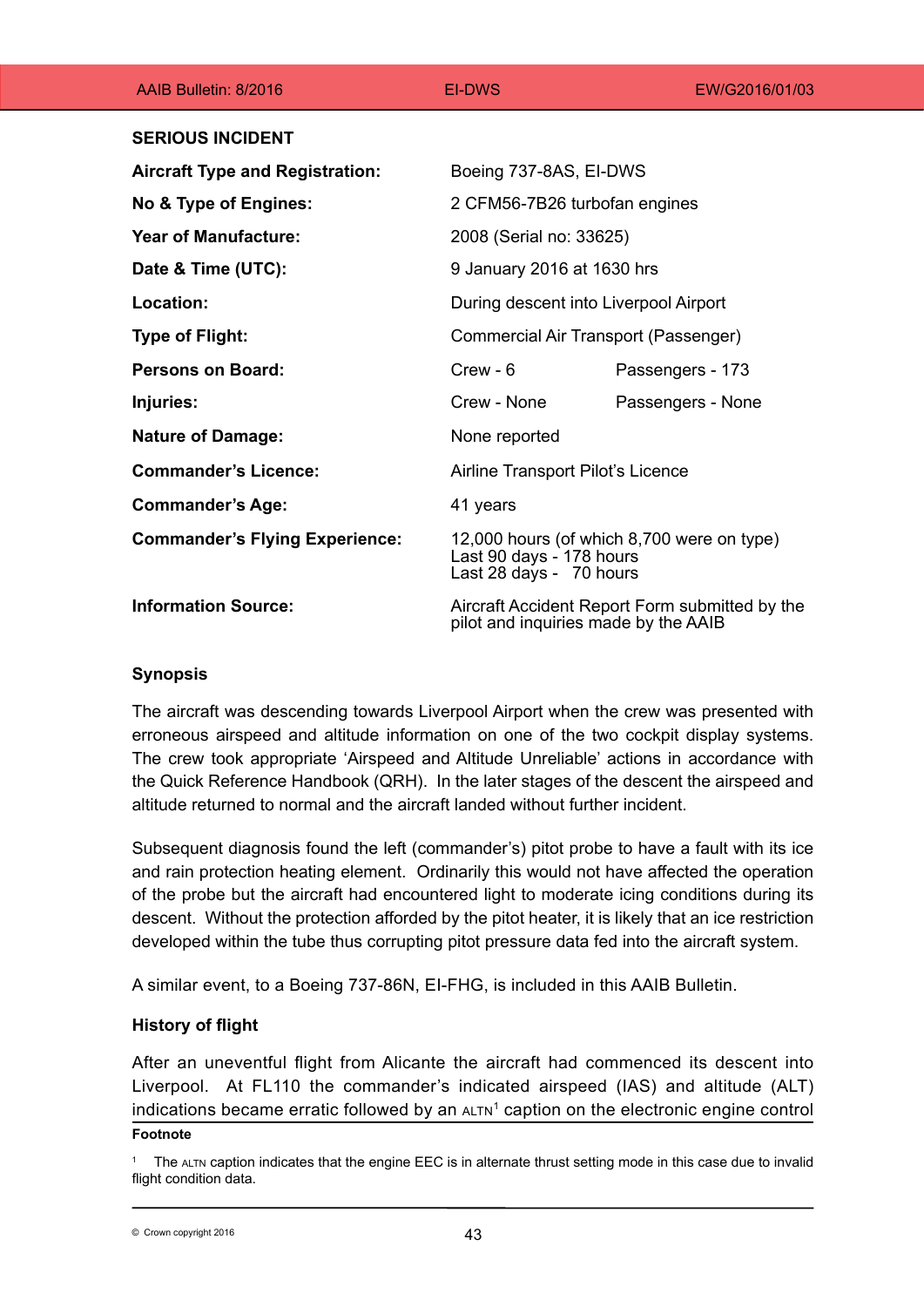(EEC). The first officer's and the standby instruments were unaffected and appeared normal. The aircraft was in light to moderate icing conditions, in IMC, with a Total Air Temperature (TAT) of +8ºC. At the time the first officer was the handling pilot and autopilot B was engaged. The erroneous indications had no effect on the aircraft flight path. The crew observed that shortly after the ALTN caption illuminated the autothrust made erratic thrust commands so they disengaged the autothrust and flew manual thrust for the remainder of the flight. The QRH checklist for 'Airspeed Unreliable' and EEC ALTN was actioned and it was confirmed that the first officer's and standby instruments were reliable data sources. The aircraft continued its descent and took up a hold at FL70 where two circuits were flown before radar vectors to the ILS Runway 09 (LPL) were resumed. Shortly after leaving the hold as the aircraft descended, the commander's airspeed and altitude indications returned to normal and there were no further erroneous readings during the approach and landing. There was no cockpit indication of a pitot system malfunction throughout the incident.

### **System description**

The Boeing 737 NG series are fitted with pitot probes mounted on the left and right of the fuselage just aft of the radome. The aircraft are also fitted with an auxiliary probe on the right side of the forward fuselage and two 'elevator pitot probes' on the fin. The probes incorporate heating elements which are part of the aircraft ice and rain protection systems. The probe assembly fitted to the left side of the aircraft is referred to as the commander's probe. The probe fitted on the right side is referred to as the first officer's probe. In addition there is a static plate fitted with separate orifices for the commander's and first officer's air data systems.

#### **Analysis**

During the incident the commander noted that the symptoms appeared to indicate some form of blockage or restriction to his pitot probe thereby corrupting pitot information into the air data system. Icing was considered the plausible cause given the atmospheric conditions. Although the airspeed and altitude information was unreliable, there was not a complete loss of information which suggests only a partial blockage of the probe which alleviated as the aircraft continued its descent.

Subsequent fault diagnosis carried out by the operator found that the commander's (left side) pitot probe heater element had shorted to its casing. The item was replaced and the aircraft returned to service. The probe, Part No 0851HT, had accrued 17,864 hours and 10,385 cycles.

During this incident, as with previous similar events, there was no indication of pitot probe malfunction on the window/pitot heat panel. The aircraft manufacturer had issued Service Bulletin (SB) 737-30-1070 in April 2014 which introduced a minor modification to the pitot probe heater wiring. The modification ensures that in the event of a pitot heater malfunction, a master caution will appear in the cockpit. The SB compliance is at the Operator's discretion and in this case the Operator had scheduled it for this aircraft's next deep maintenance package.

44 © Crown copyright 2016